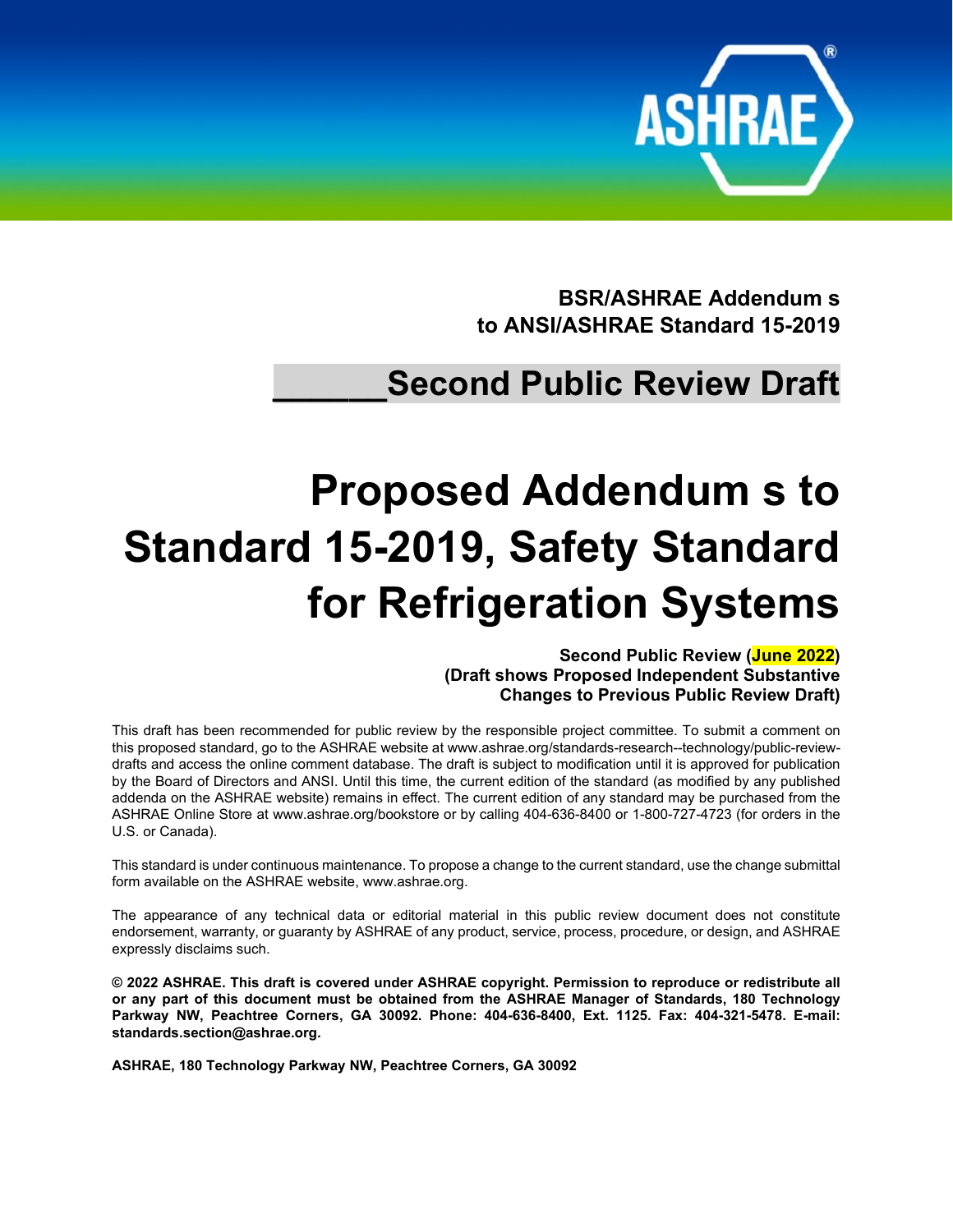BSR/ASHRAE Addendum s to ANSI/ASHRAE Standard 15-2019, *Safety Standard for Refrigeration Systems* Second Public Review Draft (Independent Substantive Change)

**(This foreword is not part of this standard. It is merely informative and does not contain requirements necessary for conformance to the standard. It has not been processed according to the ANSI requirements for a standard and may contain material that has not been subject to public review or a consensus process. Unresolved objectors on informative material are not offered the right to appeal at ASHRAE or ANSI.)**

#### **FOREWORD**

*This proposed addendum s to ANSI/ASHRAE Standard 15-2019 is one of several addenda addressing the use of refrigerants other than Group A1. This proposed addendum addresses the use of refrigerant detection and mitigation requirements when a leak is detected. This second publication public review (PPR) addresses comments submitted on the first publication public review draft.*

*Note:* This public review draft of addendum *s* makes proposed independent substantiative changes to the previous public review draft. These substantive changes to the previous public review draft and related changes to Standard 15- 2019 are indicated by blue-colored text with double-underlining (for additions) and red-colored text with strikethrough (for deletions), except where the reviewer instructions specifically describe some other means of showing the changes. Only these changes to the current standard shown in blue or red text are open for review and comment at this time. Additional material is provided for context only and is not open for comment except as it relates to the proposed changes.

#### **Addendum s to Standard 15-2019**

**Modify Section 3 as follows. The remainder of Section 3 remains unchanged.**

#### **3. DEFINITIONS**

**3.1 Defined Terms**

 $[$   $\ldots$   $]$ 

*air circulation:* mechanically inducing airflow within a space or spaces connected by *air ducts*.

[ … ]

*conditioned space:* an area, room, or space that is enclosed within the building thermal envelope that is directly or indirectly heated or cooled. Spaces are indirectly heated or cooled where 1. they connect through openings with *conditioned spaces*, 2. where they are separated from *conditioned spaces* by uninsulated walls, floors, or ceilings, or 3. where they contain uninsulated *air ducts*, tubing, or other sources of heating or cooling.

[ … ]

*ductless HVAC:* an air conditioner, *heat pump*, or dehumidifier in which conditioned air is distributed directly into the *conditioned space* from the *refrigerating system* without the use of *air ducts*.

[ … ]

*ventilation:* providing a space with *ventilation air*.

*\*ventilation air:* air from the outdoors or another indoor space delivered to a space via mechanical methods that is intended to dilute released *refrigerant*.

 $[ ... ]$ 

#### **Modify Section 7 as follows. The remainder of Section 7 remains unchanged.**

### **7. RESTRICTIONS ON REFRIGERANT USE**

 $[...]$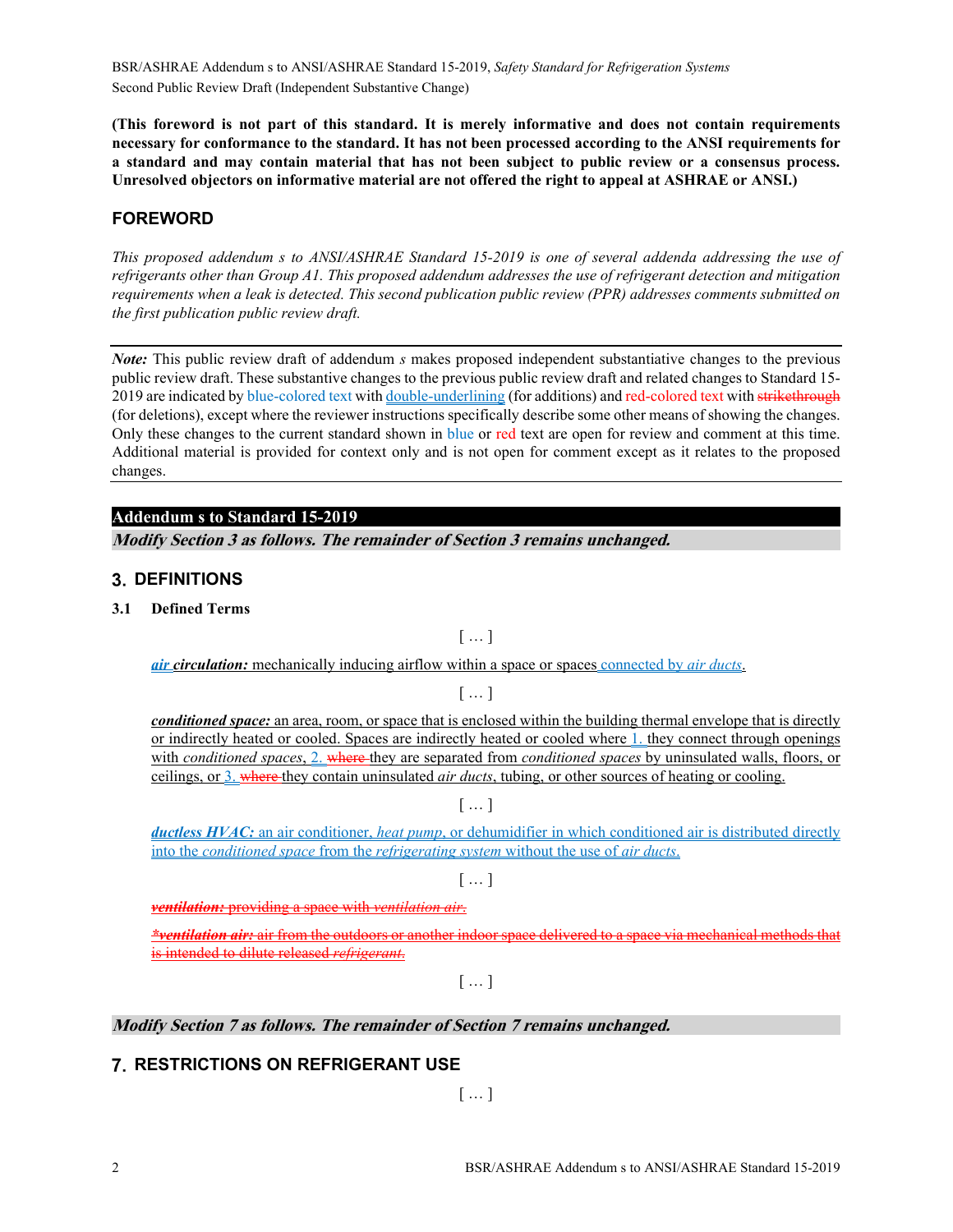BSR/ASHRAE Addendum s to ANSI/ASHRAE Standard 15-2019, *Safety Standard for Refrigeration Systems* Second Public Review Draft (Independent Substantive Change)

**7.6.2 Listing and Installation Requirements.** Refrigeration systems *shall* be *listed* and *shall* be installed in accordance with Sections 7.6.2.1 through 7.6.2.5, the listing, the *manufacturer*'s instructions, and any markings on the equippment restricting the installation.

 $[$   $\ldots$   $]$ 

**7.6.2.3\* Manufacturer's** *Refrigerant Detection Systems Detector* **Requirements.** The following refrigeration systems *shall* have an integral *refrigerant detection system*:

 $[ ... ]$ 

- **7.6.2.4\*** The *refrigerant detection system shall* comply with the following:
	- a. Utilize a non-adjustable set point, non-adjustable in the field, to generate an output signal to initiate *mitigation actions.*

 $[...]$ 

c. Capable of detecting the presence of a *specified refrigerant* corresponding to the *refrigerant* designation of the *refrigerant* contained in the refrigeration system.Capable of detecting the loss of the *refrigerant* contained in the refrigeration system.

[ … ]

- f. Energize air *air circulation* fans of the equipment upon failure of a self-diagnostic check.
- g. Generate Initiate an output signal in not more than 30 seconds when exposed to a *refrigerant* concentration of 25% *LFL* (+0%,  $-1\%$ ).
- **7.6.2.5\*** *Mitigation Action* **Requirements.** The output signal of Section 7.6.2.4(g) *shall* complete the The following *mitigation actions shall* be completed in not more than within 15 seconds after initiation of the output signal of Section 7.6.2.4(g), and *shall* be maintained for at least 5 minutes after the output signal has reset:
	- a. Energize the air *air circulation* fan(s) of the equipment per *manufacturer*'s instructions.

[ … ]

c. Activate mechanical ventilation*ventilation*, if required by Section 7.6.4.

 $[ ... ]$ 

e. Activate *safetySafety shut-off valves* utilized to reduce *releasable refrigerant charge shall* be closed.

 $[$   $\ldots$   $]$ 

**7.6.4** *Compressors* **and** *Pressure Vessels* **Located Indoors.** …

 $[$   $\ldots$   $]$ 

b. The space where the equipment is located *shall* be provided with a mechanical ventilation system in accordance with Section 7.6.4(c) and a *refrigerant detectorrefrigerant detection system* in accordance with Section 7.6.2.47.6.5. The mechanical *ventilation* system *shall* be started when the *refrigerant detectorrefrigerant detection system* senses *refrigerant* in accordance with Section 7.6.2.47.6.5. The mechanical ventilation system *shall* continue to operate for at least five minutes after the *refrigerant detectorrefrigerant detection system* has sensed a drop in the *refrigerant* concentration below the value *specified* in Section  $7.6.\overline{2.4(g)7.6.5(b)}$ .

 $[$   $\ldots$   $]$ 

#### **Modify Informative Appendix A as follows. The remainder of Informative Appendix A remains unchanged.**

**(This appendix is not part of this standard. It is merely informative and does not contain requirements necessary for conformance to the standard. It has not been processed according to the ANSI requirements for**